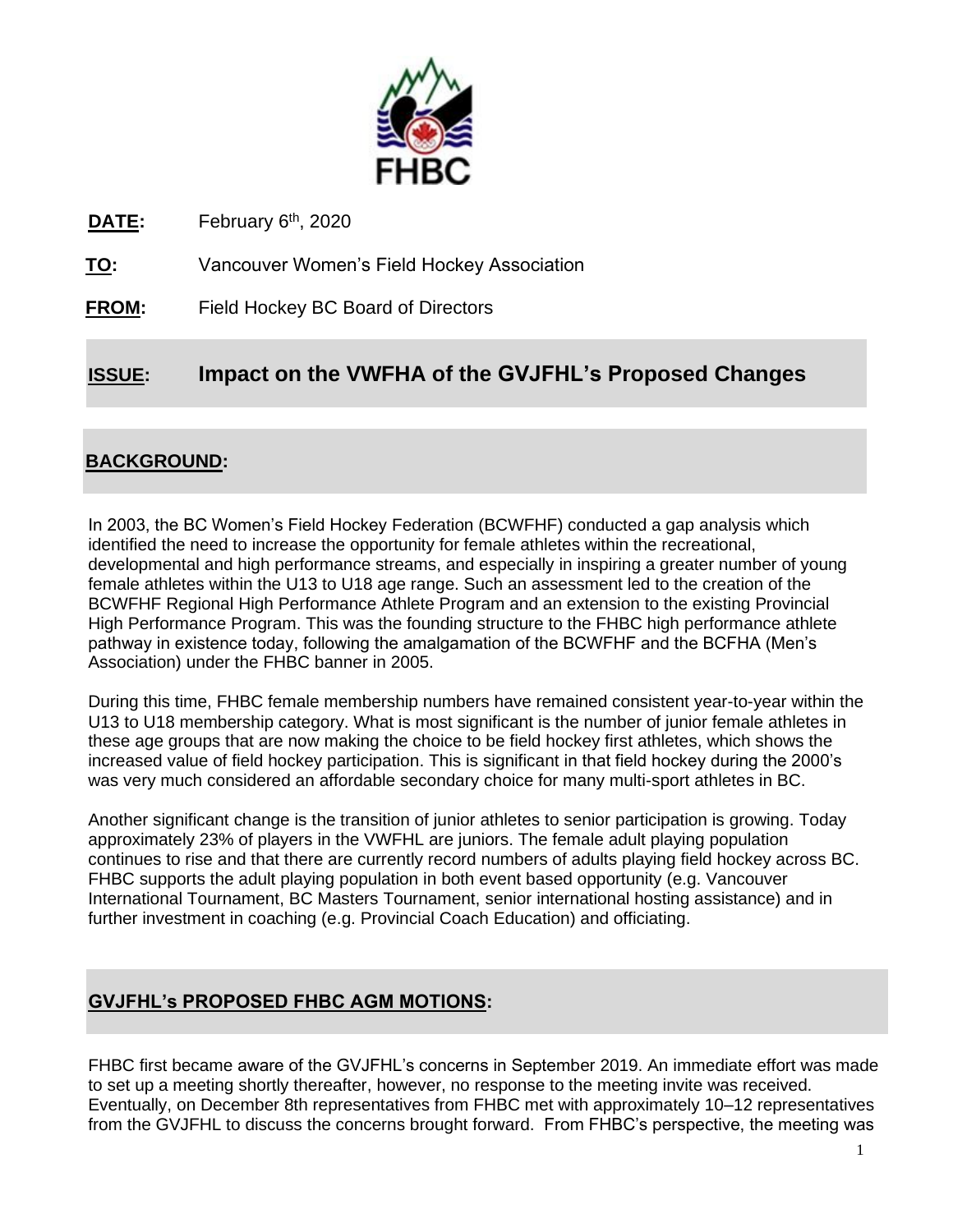

productive and a plan to work together collaboratively was agreed to. A series of follow-up meetings were scheduled in January 2020 designed to facilitate collaboration between the GVJFHL and FHBC on scheduling and Club Championship issues. Representatives from the GVJFHL attended one meeting on January  $8<sup>th</sup>$  but failed to show at a subsequent meeting. FHBC asked the GVJFHL to nominate individuals to participate on a province-wide working group to review the Provincial pathway, and to-date no names have been put forward. On January  $8<sup>th</sup>$  the GVJFHL advised FHBC that Tamanawis Field was no longer available to host the Train to Train (U15) Festival in April 2020 (booking was confirmed November 2019) due to a conflict with Spring League. FHBC staff have since spent considerable time and effort trying to locate an alternate host site with an incremental cost of approximately \$15,000.

The GVJFHL has requested FHBC agree to the following 3 points:

- Instruct FHBC players to prioritize club over FHBC Regional and Provincial program participation for the duration of the Junior Spring Season
- Reinstate the Club Championships as the pinnacle of the junior season
- Remove the requirement for athletes to enroll in the Regional Program in order to be selected for their provincial team

The GVJFHL has put forward [four motions](https://fieldhockeybc.com/2020/01/31/2020-fhbc-annual-general-meeting-notice-of-motions/) in support of the points listed above. In support of the GVJFHL proposals, the Vancouver Hawks Field Hockey Club and the West Vancouver Field Hockey Club have developed a [Pathways to Change](http://www.vancouverhawks.com/wp-content/uploads/sites/2024/2020/01/Pathway-to-Change-1-1-2.pdf) document.

# **IMPACT OF PROPOSED GVJFHL CHANGES:**

Contrary to what some VWFHA members might think, the proposed GVJFHL changes would have a significant impact on women's hockey. The FHBC Board of Directors would like to provide the VWFHA with information regarding the potential impact in order to ensure its members understand the consequences and risks associated with the proposed changes.

## • **Club Performance Stream Programming Impact on Smaller Clubs and Player Numbers**

The shift away from FHBC performance-stream programing to the clubs could have a negative impact on smaller clubs without the player numbers and resources (coaching and facility) to support a high performance stream. Larger clubs could potentially draw players from other clubs and/or other areas, creating even larger clubs. Smaller clubs may lose players and could potentially lose a critical mass needed for retention and future club viability. Such an impact could also cause a gradual reduction in female players transitioning to adult participation if the value of the services at a lower level are not maintained, thereby creating a risk to the growth of women's hockey in BC.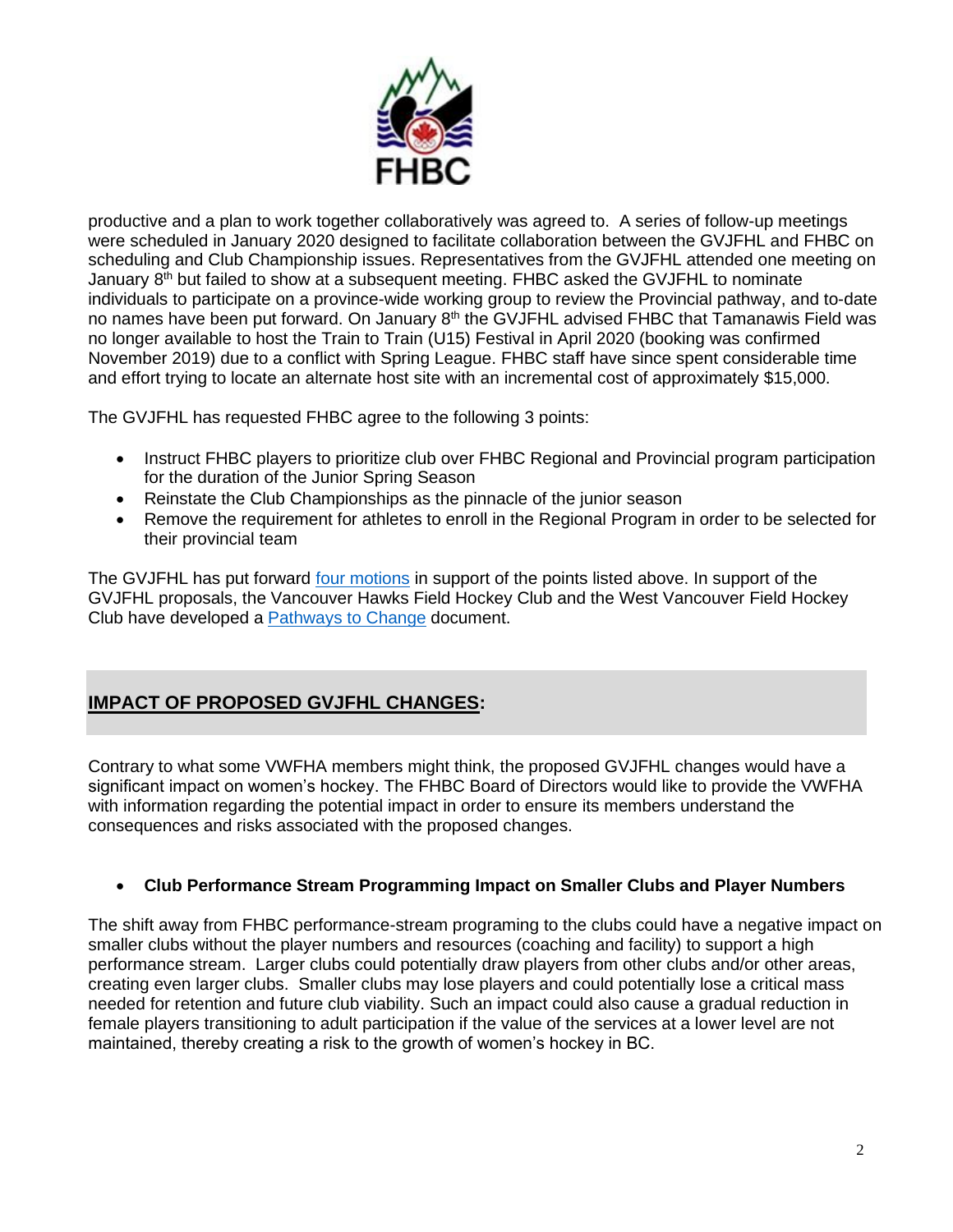

## • **Club Performance Stream Programming Impact on FHBC Revenue and Grants**

Changes to FHBC's Regional Program could significantly reduce grants received and program investment amounting to \$210,000+ per year. Over 50% of such revenue is currently invested directly in technical leadership and HR delivery of programming. As a result, a reduction in FHBC HR support is likely. This will potentially have a direct impact on the level and most significantly the quality of service provision to female athletes, coaches, and officials. Some examples include reduced funding available for coach education, umpire education, and fewer FHBC high performance coaches coaching at the club level. FHBC has begun to conduct due diligence on reviewing the athlete Provincial pathway and is interested in working collaboratively with a diverse range of representatives from the field hockey community to review the model and put forward recommendations for improvement. Such a process requires due diligence and consultation with all key stakeholders across the province.

• Club Performance Stream Programming Impact on Current Community Stakeholders and FHBC Resources

If the GVJFHL's motion to require FHBC to **immediately** amend its selection process to no longer require participation in its Train to Train (U15) and Train to Compete (U18) Regional Programs as a condition of selection for the corresponding Provincial Programs is approved, there is every likelihood that we will see a significant percentage of the 400+ stakeholder parents write formally to FHBC with concerns and complaints, not perhaps at the time of initial communication post AGM, but most certainly following the potential for open selections to provincial programming. The Board is very concerned about the implications to the commitment made by current community stakeholders to FHBC performance stream programming. Such a change would also have a significant impact on FHBC staff resources existing athlete policies. The FHBC Board of Directors will have to rescind most, if not all, eligibility policies for the Regional Program to allow for non-regional program athlete participation and selection, and consider the impact to policy application around this summer's Provincial program.

### • **FHBC Administration of Sanctioned Leagues (e.g. GVWFHL, GVMFHL, and GVJFHL) Impact on FHBC's HR Structure and/or Membership Fees**

Leagues are autonomous entities and league structures would have to change significantly in terms of governance to allow for anything remotely resembling this. With an all-male GVJFHL slate being put forward, the VWFHA is at risk of ceding control of its league to a group of men focused on junior boy's development. Such a change would require a significant investment and/or change to the Society's HR structure. Current consideration estimates the required investment at 3 members of staff and \$150K+ in revenue. Such a change would require FHBC's membership fees to double or an internal HR restructure to align existing resources to this identified need, thereby reducing or eliminating existing programs and services.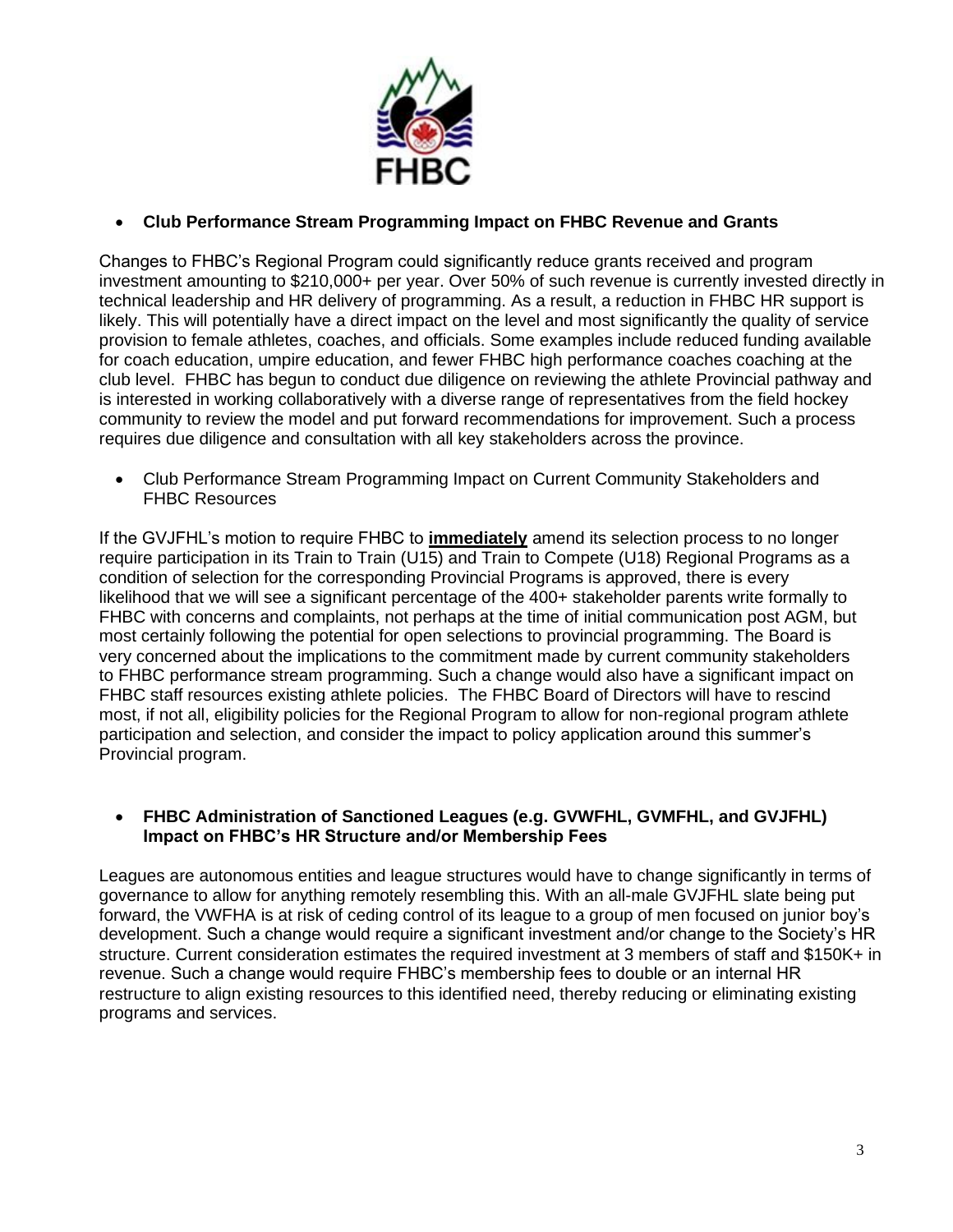

## • **No Female Representation from GVJFHL Board Nominees**

The GVJFHL has nominated the following members to join the FHBC board:

- o Andrew Dewberry, Vancouver Hawks, standing for President
- o Jasbir Tatla, Surinder Lions FHC, standing for Finance Director
- o Ronald Prins, Sea to Sky FHC, standing for Coaching Director
- o Narinder Sangha, India Club, standing for Umpiring Director
- o Mark Vaughn, WVFHC, standing for Business Development Director

When FHBC met with the GVJFHL December 8th, 2019 all the GVJFHL representatives in attendance were male, except for one. In addition, all of the GVJFHL representatives nominated for an FHBC Board position are male and all represent the men's league and youth development. The FHBC Board believes equal representation of both male and female board members is a very important consideration in FHBC governance and it is essential to have Board members with interests in the female athlete context.

## **FHBC CLARIFICATION – VHFHC COMMUMUNITY MEETING:**

At a recent Vancouver Hawks Field Hockey Club community meeting, a number of concerns were brought forward. The FHBC Board of Directors believes some of the information presented at the meeting is not accurate and therefore clarification is needed.

### **Concern #1 - FHBC doesn't do enough to support turf advocacy – City of Burnaby West Complex turf example used.**

### **FHBC Clarification**

FHBC provides letters of support for all projects, provides information on turf type, broad-based cost projection, and plays an active role when invited to do so. For the City of Burnaby turf application, FHBC was invited to play a role in both the assessment and strategic process instigated by the City. FHBC also offered its assistance to Burnaby Lake FHC, provided letters of support, played a role in the development of a five-year usage plan, and proposed a partnership where FHBC could assist the club to deliver year three outcomes in year one. FHBC was both mindful and respectful to the fact that the club wished to play point and offered its support according to club direction.

Langley Campus – FHBC was instrumental in having field hockey included in such a project. Considering the impact of field hockey in both the township and city, this was a major coup. FHBC was required to sign a confidentiality agreement preventing FHBC from sharing this project with community members. An outdoor water-based FIH tier one stadium pitch with permanent stands, a second waterbased turf, a full size indoor facility with seating, and a shared dorm and sport science facility are just some of the highlights for field hockey. This was a three and a half year active project which is now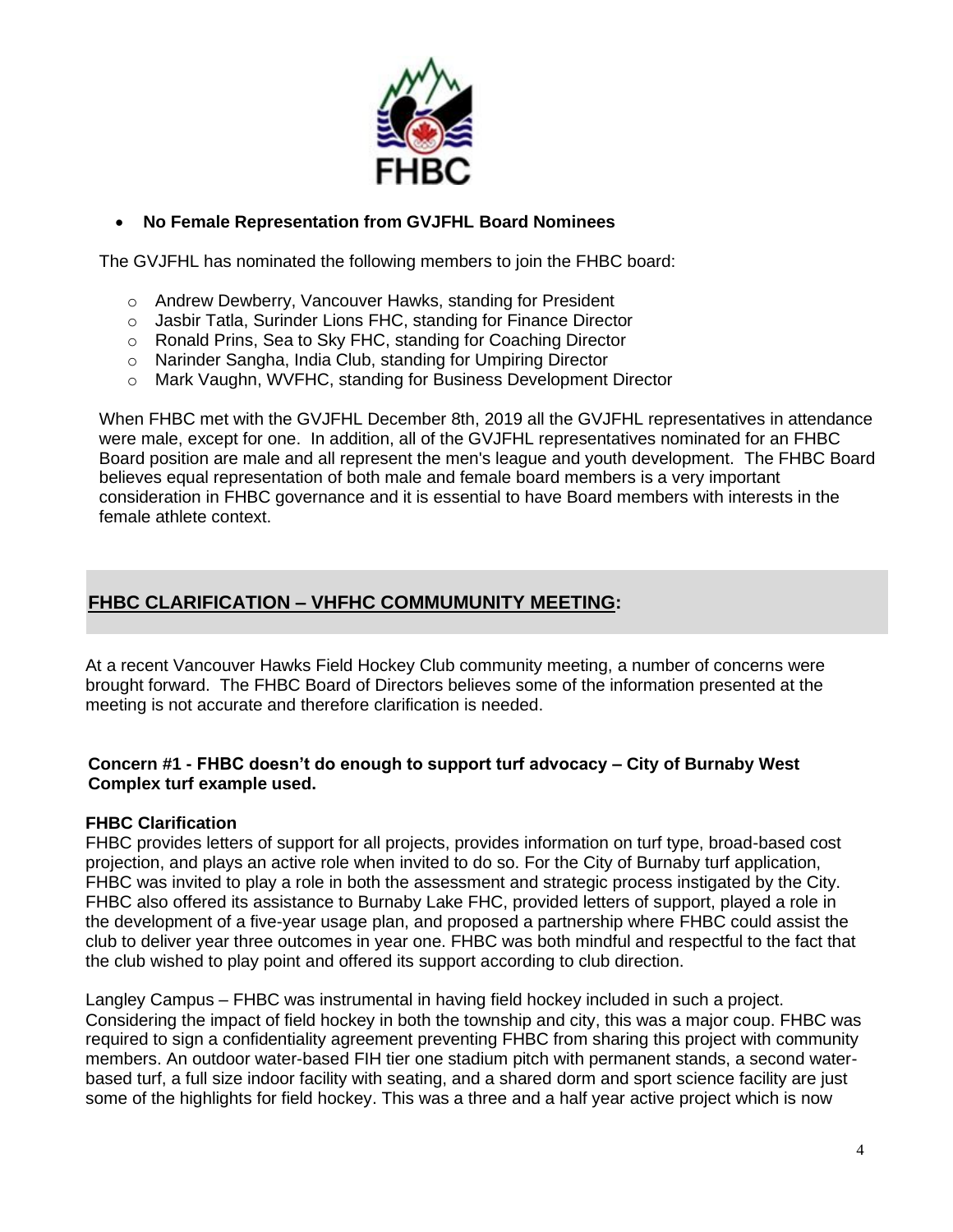

frozen due for the most part to a change in provincial government and now a minority federal government.

## **Concern #2 - FHBC does not promote field hockey at the schools grass roots level.**

## **FHBC Clarification**

FHBC runs the elementary and middle schools program and offers financial support to clubs for doing the same. Over the last five years, FHBC has delivered the elementary and middle schools six week development program to a total of 9889 male and female students. Over the last two years, this number is only 1095 male and female students due to staff transition in 2017-18 and having to reallocate staff resources to the WV Academy in 2018-19.

#### **Concern #3 - FHBC's decision to not enter into a formal agreement with the WV School district for a field hockey academy for the 2019-20 academic year.**

## **FHBC Clarification**

Having agreed a break-even operational budget with the school district (based on 30 athletes participating in 2019-20), and having agreed that such programming can no longer be run at a net loss to FHBC – the WV Academy ran a net loss amounting \$6,000 in 2017-18 (shared between FHBC and the school district); and began the 2018-19 academic year with a projected net loss of \$9,000. Given that FHBC had made a commitment to the school district to run this program in 2018-19, FHBC was forced to move a full-time employee into the WV Academy for the entire academic year in order to offset coaching costs. The net for the WV Academy for 2018-19 does show break-even but it pays no consideration to the employee cost contribution for coaching – the rationale for not entering into a joint agreement with the WV school district for 2019-20 was a budgetary forecast net loss amounting \$33,000 to FHBC. At the athlete registration deadline for 2019-20, nineteen athletes had registered with a forecast loss amounting \$33,000.

#### **Concern #4 - FHBC has not explored establishing a field hockey academy beyond the North Shore.**

### **FHBC Clarification**

Following both the first and second year delivery on the North Shore, discussion took place around a potential partnership with Eric Hamber Secondary School and the Vancouver SD but did not gain traction. FHBC has reached out to the Burnaby SD and the Delta SD and investigated where the Surrey SD sits relative to the Academy modelling. The only SD to express interest in this case was the Burnaby SD and an assessment into timetabling, facility access, and athlete population was initiated. The athlete population is insufficient to make a Burnaby SD academy currently viable.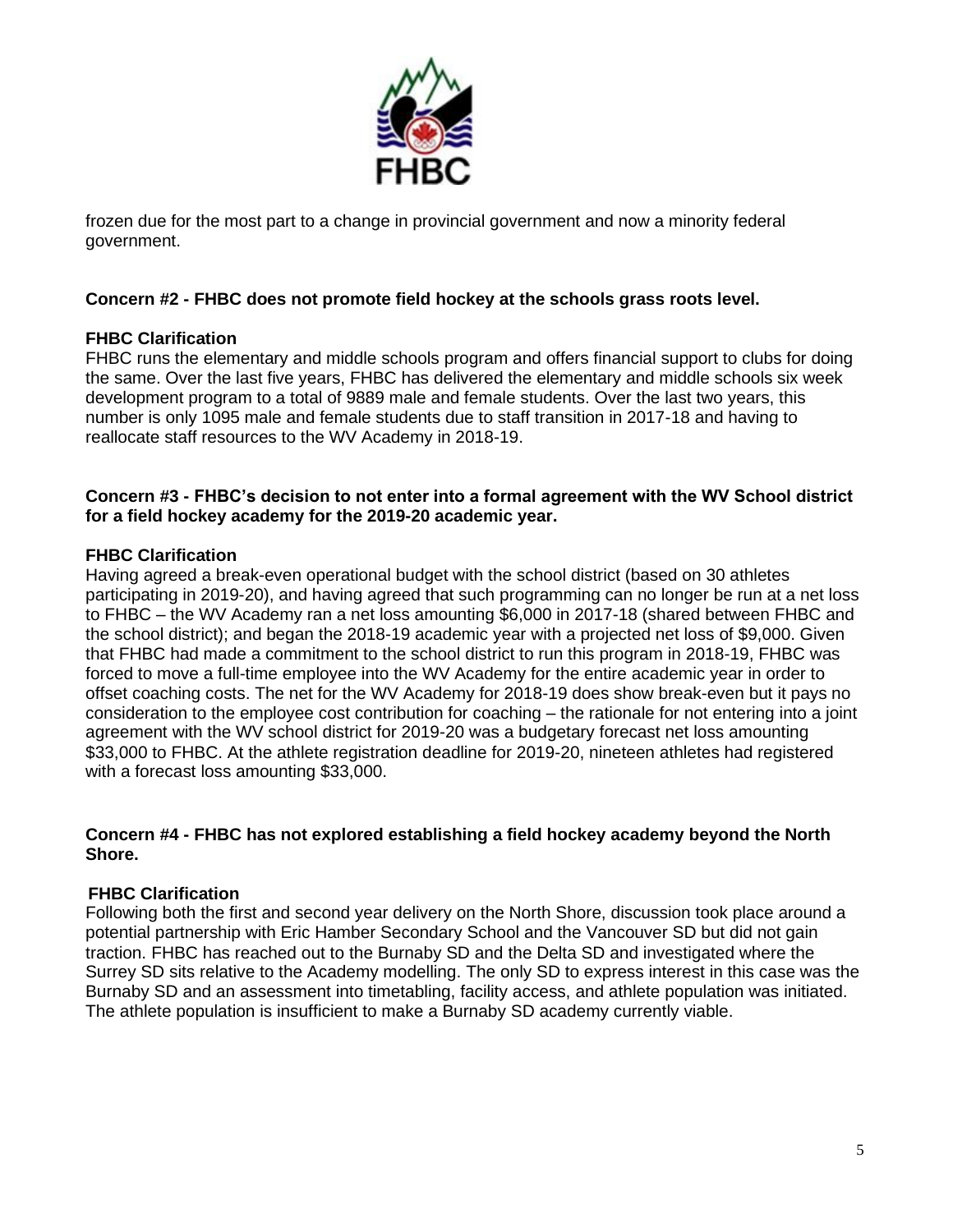

# **FHBC CLARIFICATION – PATHWAYS TO CHANGE:**

The FHBC Board of Directors would like to clarify and correct some of the information described in the [Pathways to Change](http://www.vancouverhawks.com/wp-content/uploads/sites/2024/2020/01/Pathway-to-Change-1-1-2.pdf) document specifically relating to the description of the current field hockey landscape.

#### • **Governance is described as "***Inconsistent development and lack of enforcement of standards and accreditation***".**

The facts do not support this statement. FHBC is considered a best practice model in organizational readiness and LTAD program delivery within the BC organized sport system and receives the highest funding allotment available in each case. FHBC does consider itself to be deficient in the area of coaching and coach education, and as a result the Society is making every effort to inspire club community involvement in both the coaching and officiating pathways. A new Provincial Coach Education Pathway (PCE) designed to speak to club needs, a transfer of officiating education to online delivery, and a significant financial investment to offset community candidate costs are just some areas FHBC has prioritized recently.

Following dissemination of such program information across our community, practical implementation at the club level remains a hurdle. There has been a severe lack of appetite by community clubs to comply with an enforcement of standards and accreditation. Community clubs can expect both the provincial and federal government to pass minimum standards for coaching and officiating. Mandatory minimum standards are coming and will be applied across the entire BC sport sector. Field hockey athlete participation will be at risk when it comes unless we begin to phase in mandatory requirements, and it will be felt to the greatest degree in the area of coaching.

The recent hiring of an FHBC Sport Development Manager who will oversee responsibility for FHBC's Coach Development Program and Officials Development Program is another example of how the Society is working to develop and implement certification standards. This position is also designed to be a primary conduit to the club community sector in both the identification and support for critical sport development drivers and in the planning and execution of the FHBC elementary and middle school athlete program. FHBC welcomes any ideas and/or suggestions that will help FHBC encourage clubs to support minimum standards for coaching and officiating.

#### • **Marketing and Advocacy is described as "***Inconsistent promotion, low awareness of field hockey & lack of coordinated advocacy or lobbying***".**

The facts do not support this statement. FHBC currently receives \$416K in Provincial Government Funding (Ministry, viaSport, and Community Gaming), which represents nearly 28% of the total revenue into the Society. At the time the BCWFHF and BCFHA amalgamated under the FHBC banner in 2005, \$137,000 was received from the provincial government, and only nominal program grants were attributable to the BCFHA Men's Association. The BCFHA was a strictly member-funded